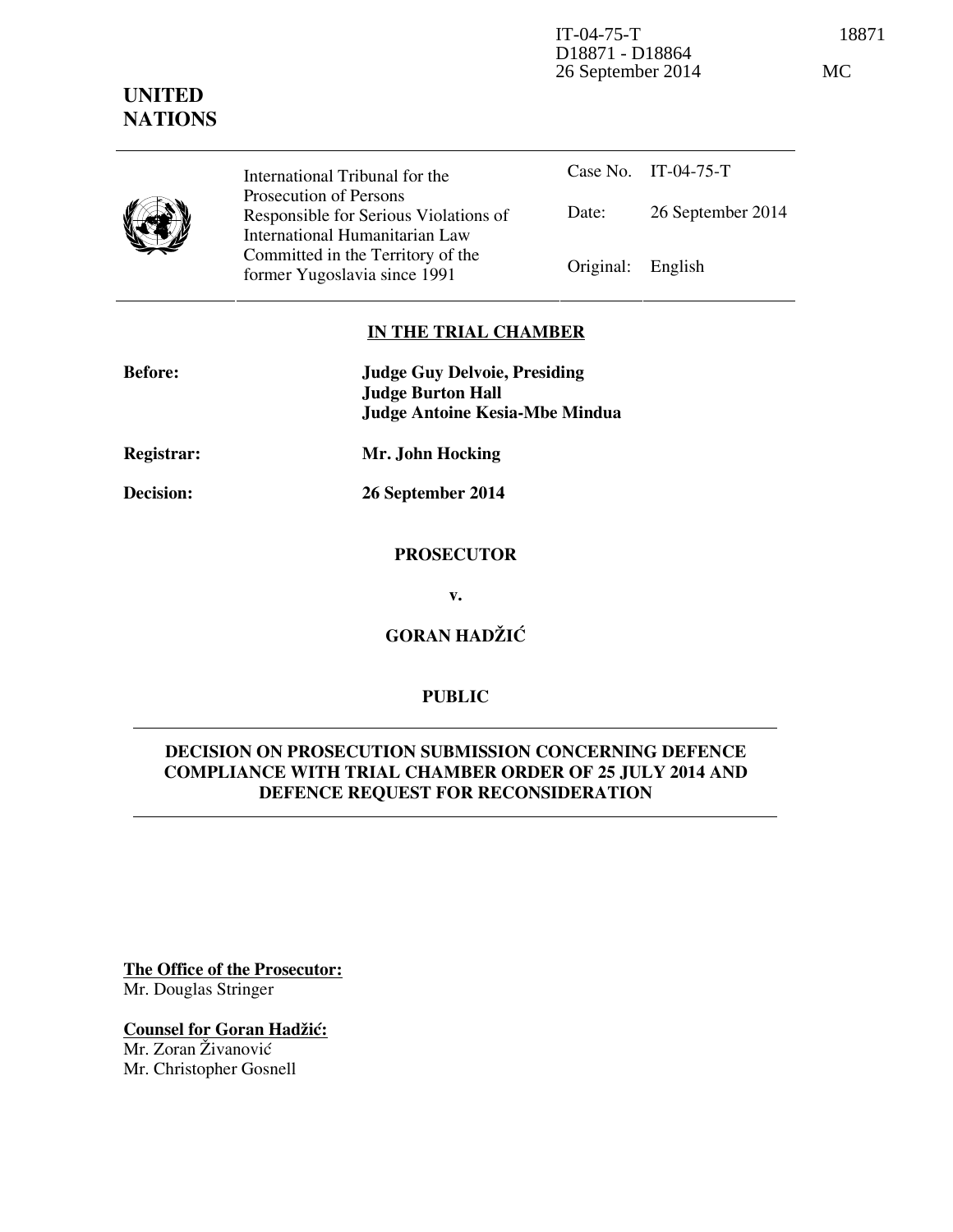**THIS TRIAL CHAMBER** of the International Tribunal for the Prosecution of Persons Responsible for Serious Violations of International Humanitarian Law Committed in the Territory of the former Yugoslavia since 1991 ("Tribunal") is seised of the "Prosecution Submission Concerning Defence Compliance with Trial Chamber Order of 25 July 2014", filed on 14 August 2014 ("Motion"). The Defence filed the "Response to Prosecution Submission Concerning Defence Compliance with Trial Chamber Order of 25 July 2014, and Request for Reconsideration", with a confidential annex, on 21 August 2014 ("Response"). On 26 August 2014, the Prosecution filed the "Prosecution Request for Leave to Reply and Reply to Response to Prosecution Submission Concerning Defence Compliance with Trial Chamber Order of 25 July 2014, and Request for Reconsideration" ("Reply").

### **A. Background**

1. On 25 July 2014, after litigation between the parties regarding the disclosure of the statements of the Defence's Rule 92 *ter* witnesses, the Chamber ordered the Defence to (i) disclose to the Prosecution copies of all signed statements, presently in the possession of the Defence, for any of its Rule 92 *ter* witnesses by 31 July 2014, and (ii) obtain, finalise, and disclose the signed statements of all Rule 92 *ter* witnesses for whom it had not yet done so by 8 August 2014 and to file a disclosure report of the same.<sup>1</sup> On 8 August 2014, the Defence filed the "Notice of Compliance" with Trial Chamber Order to of [*sic*] 25 July 2014" ("Notice of Compliance"), which, *inter alia,* set out the actions the Defence had taken in relation to the Order of 25 July.

2. On 12 August 2014, in the course of email correspondence between the Defence and the Chamber's legal staff, to which the Prosecution was privy, the Defence indicated that for some of its Rule 92 *ter* witnesses it had not yet obtained a finalised Rule 92 *ter* statement and that the Defence understood that there must be disclosure of such a statement no later than six weeks prior to a witness's appearance. $2$ 

#### **B. Submissions**

3. In the Motion, the Prosecution submits that the Defence has not adhered to the Order of 25 July in several areas and that these shortcomings are adversely impacting the Prosecution's ability to prepare for the Defence case.<sup>3</sup> The Prosecution submits that the Defence has yet to disclose

<sup>&</sup>lt;sup>1</sup> Decision on Prosecution Motion Requesting the Defence to Submit a Revised Rule 65 ter Witness List and Witness Summaries and for Disclosure in Accordance with Rule 67(A)(II) and the Trial Chamber's Orders, 25 July 2014 ("Order of 25 July"), paras 39-40.<br><sup>2</sup> Email from Defence to the Chamber and the Prosecution, 12 August 2014 ("Email of 12 August").

<sup>&</sup>lt;sup>3</sup> Motion, para. 1.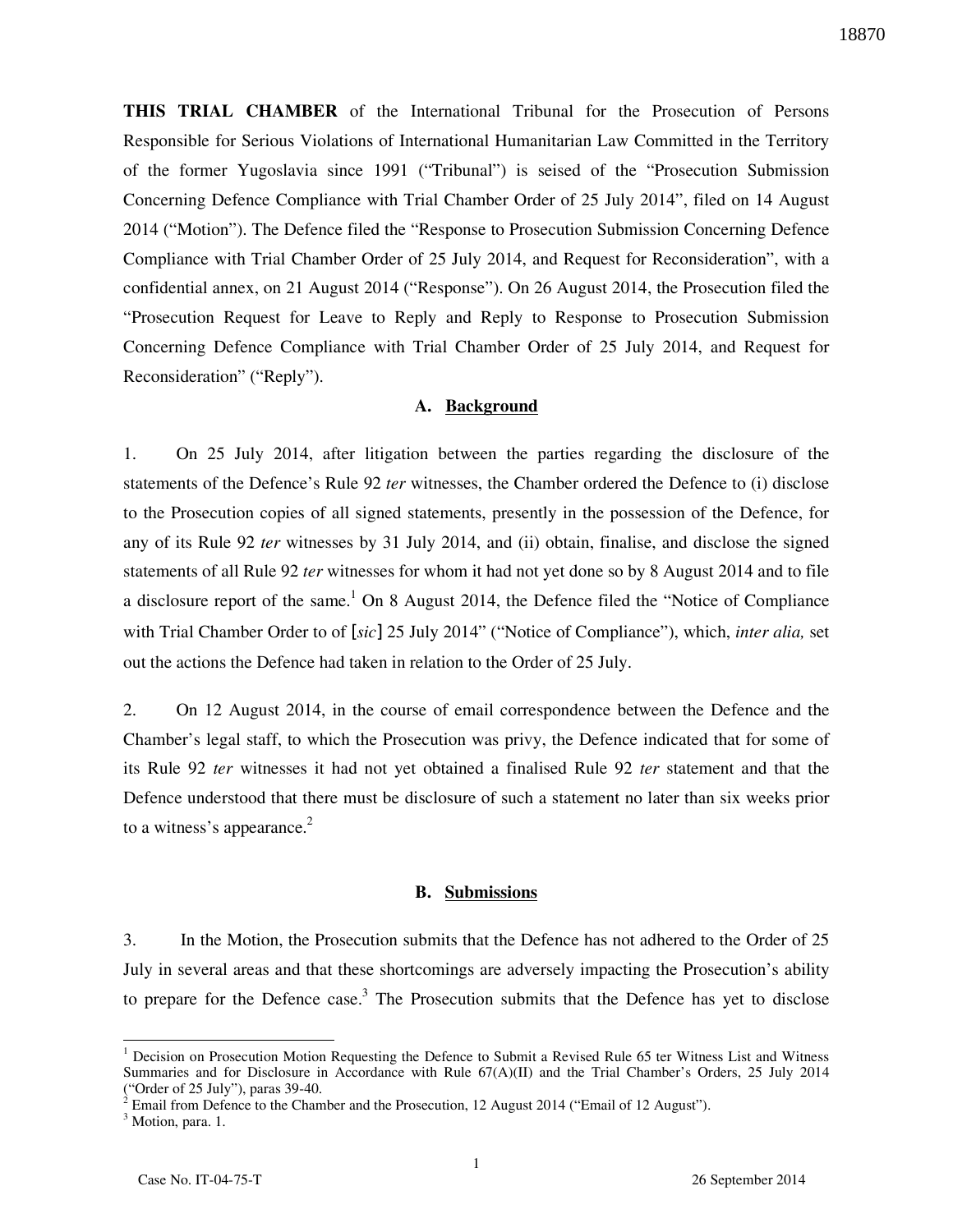statements for seven of its Rule 92 *ter* witnesses in contravention of the Order of 25 July.<sup>4</sup> The Prosecution submits that the Defence failed to provide English language translations for four of its witnesses.<sup>5</sup> The Prosecution submits that only having these statements available in BCS hinders its preparations for these four witnesses.<sup>6</sup> The Prosecution submits that the appropriate remedy for the Defence's "persistent violations" of the Trial Chamber's orders on disclosure is to preclude the Defence from tendering, pursuant to Rule 92 *ter*, the evidence of the seven witnesses for whom statements have not been obtained and the statements of the four witnesses lacking English translations.<sup>7</sup>

4. The Prosecution also submits that the witness summary for DGH-019, which was revised by the Defence and filed on 8 August 2014 in compliance with the Order of 25 July, remains deficient because the *viva voce* portion of the summary does not put the Prosecution on notice of the main facts about which he will testify.<sup>8</sup> The Prosecution requests that the Defence be ordered to identify the additional facts about which DGH-019 will testify in a further revised summary.<sup>9</sup>

5. In the Response, the Defence submits that the Motion should be rejected and that assuming that any disclosure violation has occurred, the requested remedy is premature and inappropriate.<sup>10</sup> The Defence submits that the rule applicable throughout this trial has been that Rule 92 *ter*  statements are to be disclosed no later than six weeks prior to the witness's testimony.<sup>11</sup> The Defence submits that the Prosecution relied on, and benefited from, that six-week deadline throughout its case, and that for ten of its Rule 92 *ter* witnesses it disclosed their statements well into its case and, in some instances, within the six week deadline.<sup>12</sup>

6. The Defence acknowledges that one possible interpretation of the Order of 25 July was that the Chamber set a different deadline for the disclosure of the Defence's Rule 92 *ter* statements.<sup>13</sup> The Defence requests reconsideration of the Order of 25 July should the Chamber consider that it did order the Defence to disclose all of its Rule 92 *ter* statements by 8 August 2014.<sup>14</sup> The Defence reasons that neither party requested a change to this deadline, nor made submissions on the

<sup>4</sup> Motion, para. 2, namely DGH-021, DGH, 030, DGH-031, DGH-071, DGH-101, DGH-110, and DGH-113.

<sup>&</sup>lt;sup>5</sup> Motion, para. 3, namely DGH-016, DGH-019, DGH-104, and DGH-034 (for whom the Prosecution submits that the 92 *ter* statement was disclosed past the 8 August 2014 deadline, on 11 August 2014.

<sup>&</sup>lt;sup>6</sup> Motion, para. 3.

<sup>7</sup> Motion, paras 5-7.

<sup>8</sup> Motion, para. 4.

 $<sup>9</sup>$  Motion, paras 4, 7(b).</sup>

<sup>&</sup>lt;sup>10</sup> Response, para. 2.

<sup>&</sup>lt;sup>11</sup> Response, para. 3, *citing* Order on Guidelines for Procedure for Conduct of Trial, 4 October 2012, para. 20; Order on Close of Prosecution Case-in-Chief, Rule 98 *bis* Proceedings, and Preparation and Commencement of Defence Case, 18 July 2013 ("Order of 18 July").

<sup>12</sup> Response, para. 3, confidential Annex A.

<sup>13</sup> Response, para. 4.

<sup>&</sup>lt;sup>14</sup> Response, para. 5.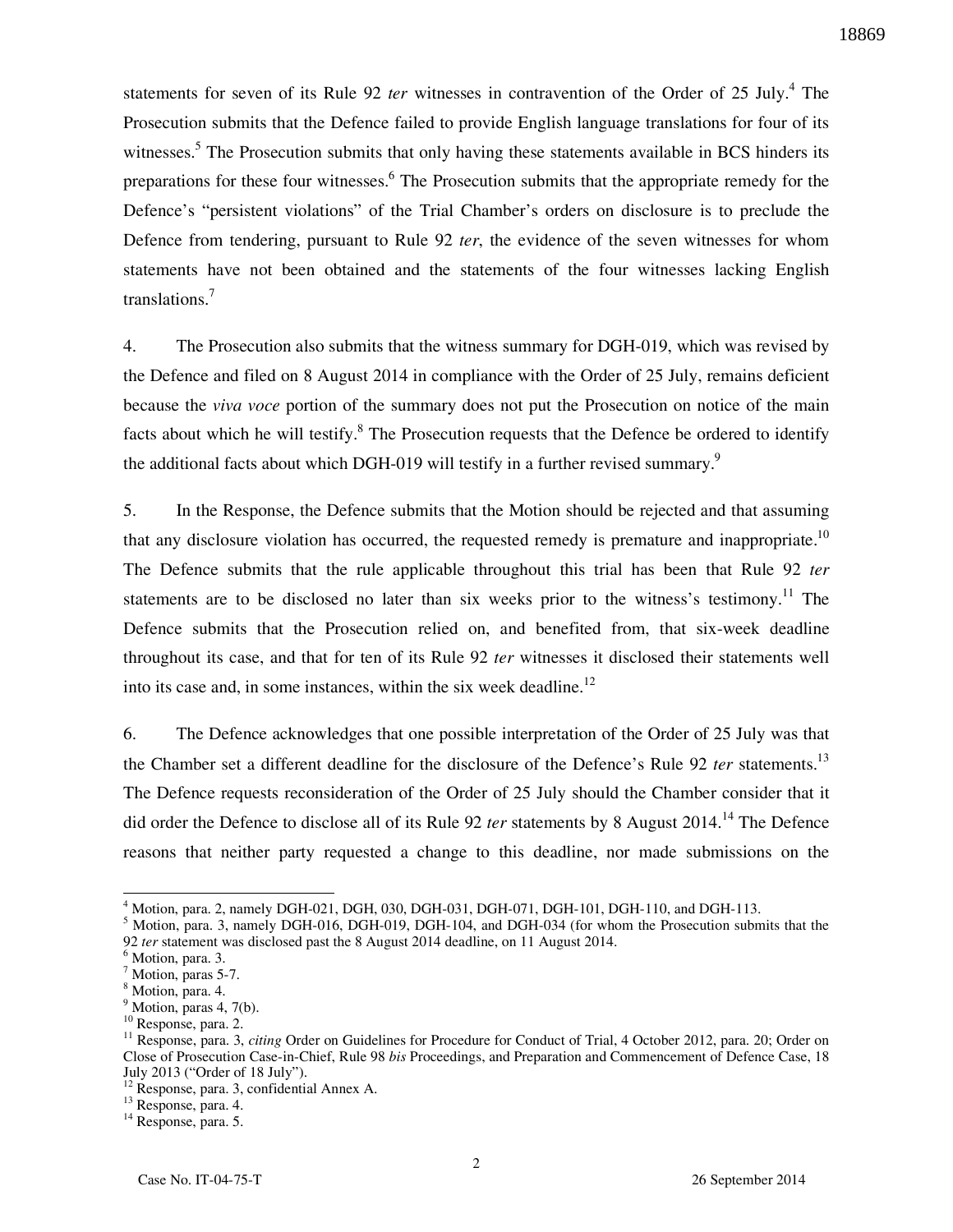appropriateness of such a significant change, which constitutes a legal error warranting reconsideration.<sup>15</sup> The Defence argues that the deadline of 8 August 2014 substantially disadvantages the Defence because (i) there was a lack of adequate notice by the Chamber for altering the disclosure deadline, which deprived the Defence of a reasonable opportunity to comply, and (ii) it subjected the Defence to a deadline that is substantially less advantageous than that applied during the Prosecution case.<sup>16</sup> The Defence submits that the altered deadline deprives Hadžić of his right under Article  $21(4)(e)$  of the Statute of the Tribunal "to examine, or have examined, the witnesses against him and to obtain the attendance and examination of witnesses on his behalf under the same conditions as witnesses against him".<sup>17</sup>

7. In the case that the Chamber does not reconsider the Order of 25 July, the Defence submits that the remedy sought by the Prosecution is premature and argues that it should be permitted to make case-by-case submissions once Rule 92 *ter* statements have been finalised to explain why particular statements were disclosed after 8 August 2014.<sup>18</sup> The Defence further submits that the remedy sought by the Prosecution is inappropriate and not in the interests of justice, because the only consequence of requiring these witnesses to be led *viva voce* instead of pursuant to Rule 92 *ter*  would be to slow down the court proceedings and potentially oblige the Defence to re-allocate its intended use of court time.<sup>19</sup> The Defence further submits that any prejudice to the Prosecution is substantially mitigated by the disclosure of previous statements from five of the seven witnesses, which, according to the Defence, will overlap substantially with the witness's Rule 92 *ter*  statements and, in some cases, will be substantially identical.<sup>20</sup> The Defence also submits that it has not acted in bad faith and that it has been candid about its interpretation of the disclosure deadlines for Rule 92 *ter* statements with the Prosecution and the Chamber.<sup>21</sup> The Defence submits that any prejudice caused to the Prosecution by the non-disclosure of these statements is fully mitigated by the four week summer recess.<sup>22</sup> Finally, the Defence submits that as of the date of filing the Response, 90 percent of its Rule 92 *ter* statements had been disclosed, compared to the 78 percent of statements that the Prosecution had disclosed as of the start of its case.<sup>23</sup>

<sup>15</sup> Response, para. 5, *citing Prosecutor v. Jelisić*, Case No. It-95-10-A, Judgement, 5 July 2001, para. 27.

<sup>16</sup> Response paras 6-9.

<sup>17</sup> Response, para. 9, *citing Prosecutor v. Kupreškić et al.,* Case No. IT-95-16-AR73.3, Decision on Appeal by Dragan Papić against Ruling to Proceed by Deposition, 15 July 1999, para. 24.

<sup>&</sup>lt;sup>18</sup> Response, para. 10.

 $19$  Response, para. 11.

<sup>20</sup> Response, para. 12.

 $21$  Response, paras 16-17.

<sup>22</sup> Response, para. 18.

<sup>&</sup>lt;sup>23</sup> Response, para. 19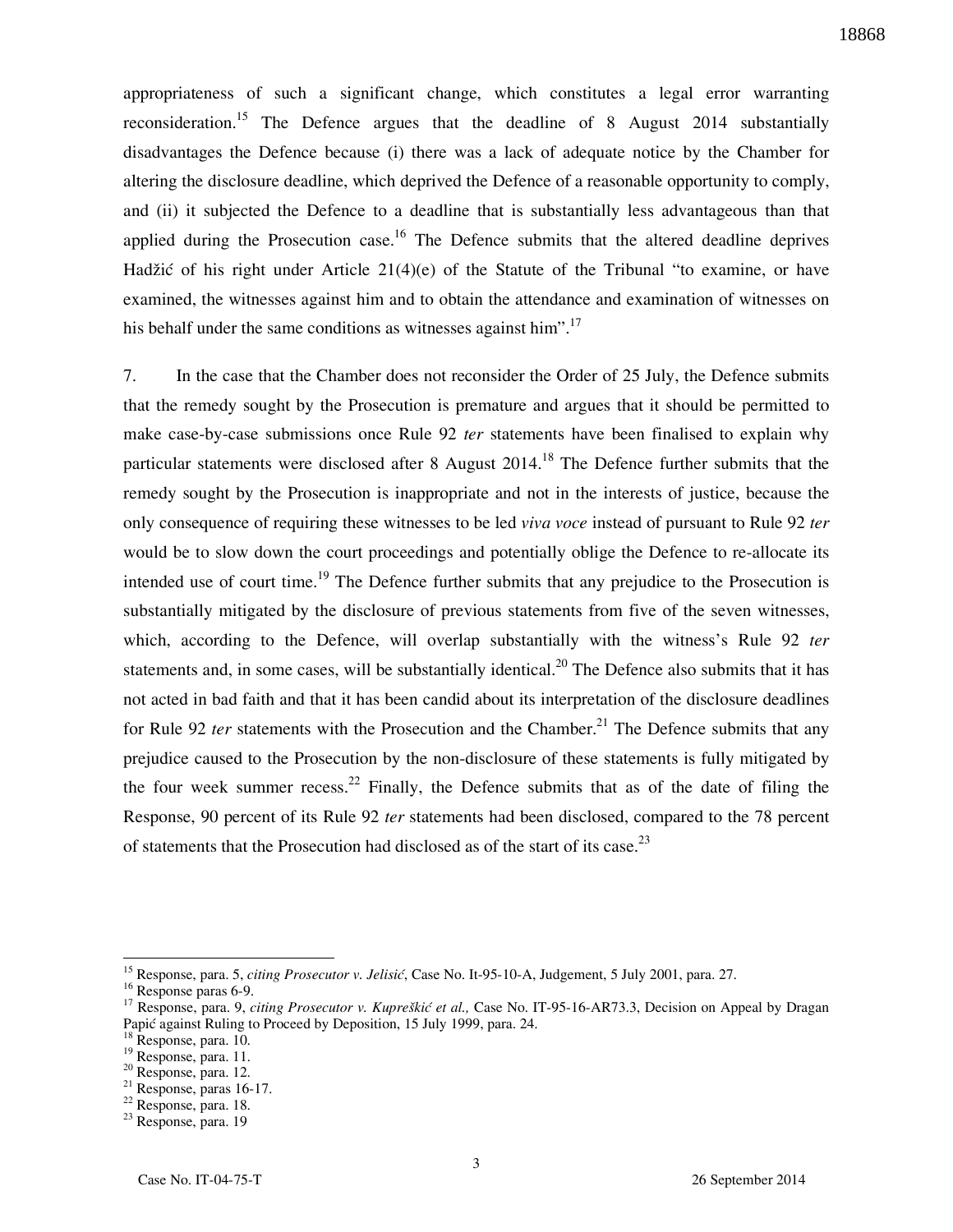8. The Defence notes that the English translations of the statements of DGH-016, DGH-019, DGH-034, and DGH-104 have now been disclosed and that the Defence acted diligently seeking translations of those documents.<sup>24</sup> The Defence submits that since the filing of the Motion the number of non-finalised Rule 92 *ter* statements of its witnesses has dropped to five, and that three more are being imminently finalised. $25$ 

9. With respect to DGH-019's witness summary, the Defence submits that it is adequate and identifies the core aspect of his *viva voce* testimony, and it directs the Prosecution to documents already in the Prosecution's possession which relate to his testimony.<sup>26</sup>

10. The Prosecution replies that the Defence is in breach of the Chamber's "unequivocal order" to disclose all Rule 92 *ter* statements by 8 August 2014 and that its belated attempt to deny the Prosecution any remedy for this violation should be rejected.<sup>27</sup> According to the Prosecution, reconsideration is not justified as there has been no material change in circumstances and the Defence has failed to demonstrate a clear error of reasoning or that reconsideration is necessary to prevent an injustice.<sup>28</sup> The Prosecution submits that the Defence should have sought certification to appeal the Order of 25 July or filed a motion for adjustment to the timeline prior to the 8 August 2014 deadline.<sup>29</sup> The Prosecution submits that the Defence has had ample time to finalise all of its Rule 92 *ter* statements and that the Order of 25 July is not less favourable to the Defence because it had greater time to prepare the statements than did the Prosecution.<sup>30</sup> The Prosecution affirms its position that the Chamber should exercise its discretion to preclude the Defence from tendering the evidence of these witnesses pursuant to Rule 92 *ter*. <sup>31</sup> The Prosecution argues that the impact of the 8 August 2014 deadline to the Defence is minimal because the Defence can still lead those witnesses for whom a statement was not timely disclosed, *viva voce*.<sup>32</sup>

 $^{24}$  Response, para. 13. The Defence notes that the English translation of DGH-016's statement was uploaded in e-court on 12 August 2014, the one of DGH-034 on 14 August 2014, and the ones of DGH-019, and DGH-104 on 18 August 2014. The Chamber understands this to mean that the English translations of the respective statements were released to the Prosecution by these dates. *Ibid*.

<sup>25</sup> Response, para. 20. The Defence notes that DGH-021 will now testify *viva voce* instead of pursuant to Rule 92 *ter* as initially advised, that the statement for DGH-101 has been disclosed in English and BCS, that the statement of DGH-110 will be disclosed on 22 August 2014, and that the statements for DGH-071, and DGH-113 will be finalised in the near future. *Ibid*. The Chamber notes that the statement of DGH-113 was disclosed on 22 August 2014. *See* Email from Defence to the Chamber and the Prosecution, 22 August 2014.

 $26$  Response, paras 14-15.

 $^{27}$  Reply, paras 2-3, 8.

<sup>&</sup>lt;sup>28</sup> Reply, paras 4, 8.

 $^{29}$  Reply, para. 4.

 $30$  Reply, paras 5-6.

 $31$  Reply, para. 8.

<sup>32</sup> Reply, para. 7.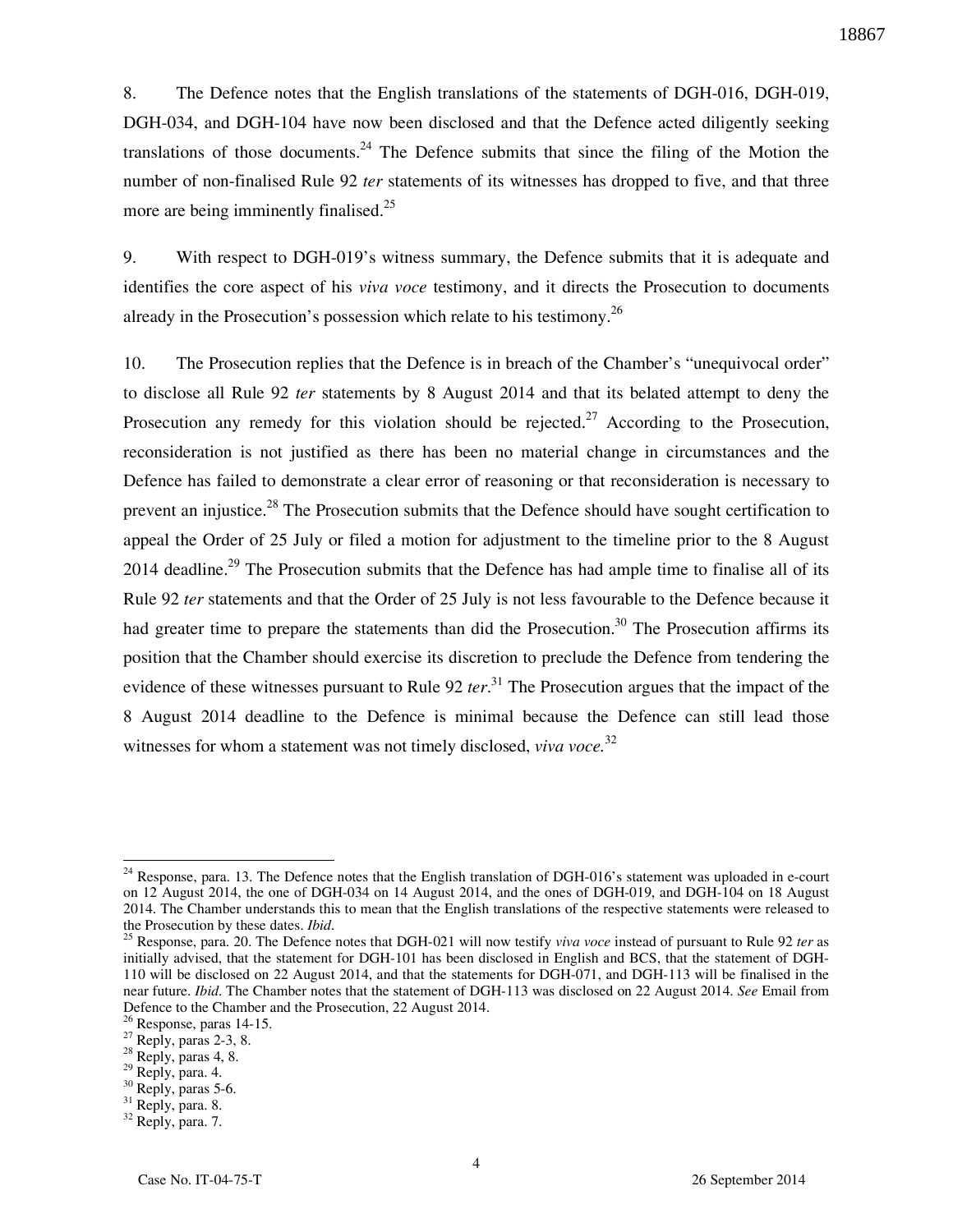## **C. Applicable Law**

11. The applicable law on Rule 65 *ter* (G) witness summaries and disclosure pursuant to Rule  $67(A)(ii)$  was set out in detail in the Order of 25 July by this Trial Chamber, and need not be repeated here.<sup>33</sup>

12. The Order of 25 July reads in relevant part:

Orders the Defence to obtain, finalise, and disclose the signed statements of all Rule 92 *ter*  witnesses for whom it has not yet done so by 8 August 2014 and to file a disclosure report of the same: $34$ 

13. Regarding reconsideration, a Chamber has the discretion to reconsider a previous interlocutory decision in exceptional cases if the requesting party has demonstrated that the impugned decision contains a clear error of reasoning or that particular circumstances, which can be new facts or new arguments, justify its reconsideration to prevent an injustice.<sup>35</sup>

### **D. Discussion**

14. Having considered the submissions of the parties, the Chamber, in accordance with Rule 126 *bis* of the Rules, will grant the Prosecution leave to reply to the Response.

### 1. Witness summary for DGH-019

15. The Chamber is satisfied that the witness summary provided by the Defence on 8 August 2014 for DGH-019 contains sufficient details on the topics to which he is expected to testify and identifies the main facts of which he has personal knowledge.<sup>36</sup> Accordingly, the Chamber considers that the Prosecution is on notice, in accordance with Rule 65 *ter* (G), of the main facts upon which DGH-019 is expected to testify *viva voce*.

# 2. Disclosure of Rule 92 *ter* statements

16. The Chamber recalls that during the Prosecution case, the Chamber altered the deadline for disclosure of Rule 92 *ter* statements as articulated below:

<sup>&</sup>lt;sup>33</sup> Order of 25 July, paras 12-13 and 32-34 respectively.

 $34$  Order of 25 July, para. 40.

<sup>&</sup>lt;sup>35</sup> Prosecutor v. Prlić et al., Case No. IT-04-74-A, Decision on Motions for Reconsideration, 5 September 2014, p. 3; *Prosecutor v. Mićo Stanišić and Stojan Župljanin*, Case No. IT-08-91-A, Decision on Mićo Stanišić's Motion Seeking Reconsideration of Decision on Stanišić's Motion for Declaration of Mistrial and Župljanin's Motion to Vacate Trial Judgement, 24 July 2014, para. 11.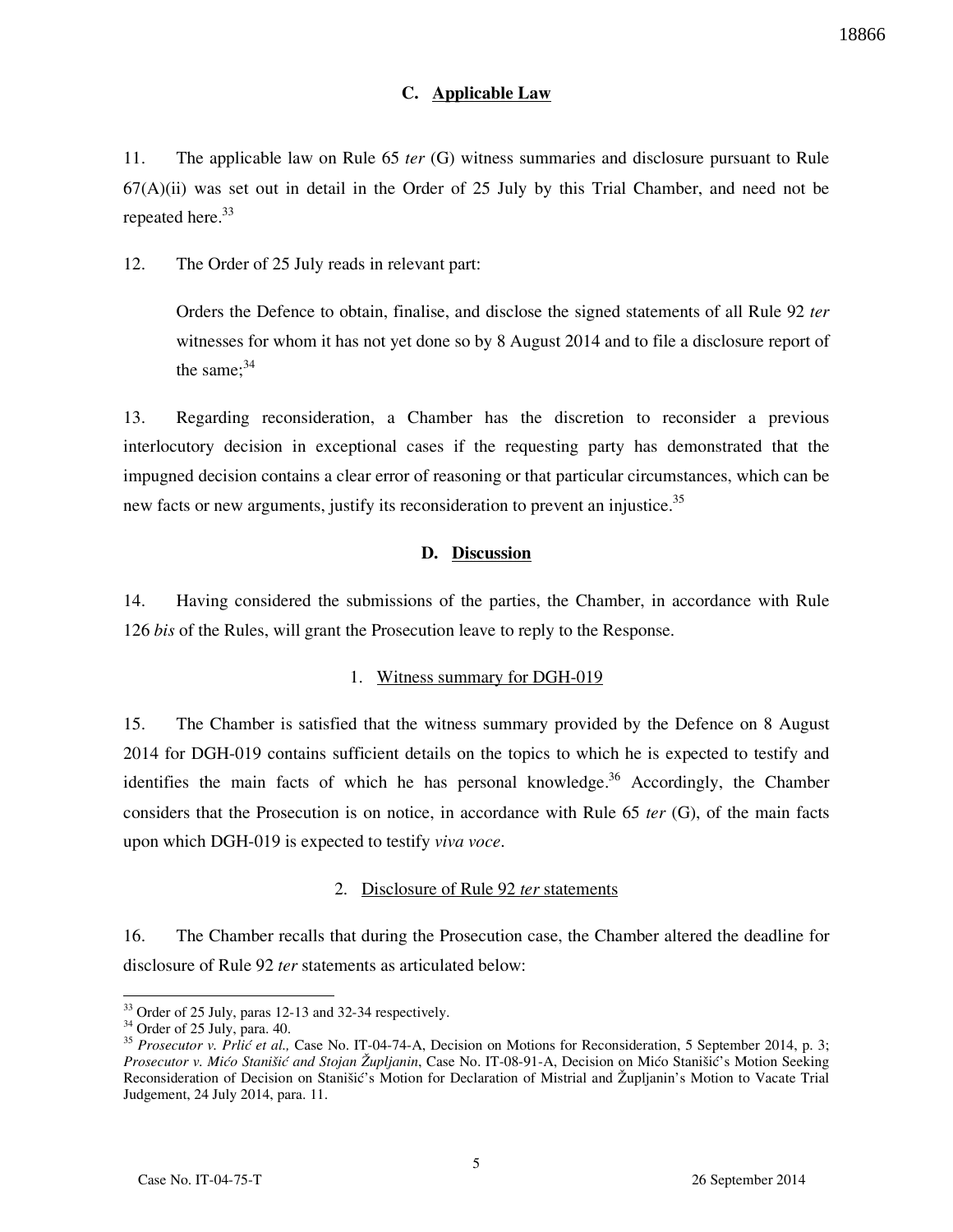"In setting a deadline of six weeks for the submission of draft Rule 92 ter statements, the Pre-Trial Judge anticipated that the exact and comprehensive content of a witness' Rule 92 ter statement could be disclosed after the Rule  $66(A)(ii)$  time limit set for other statements in the case, thereby setting a separate Rule  $66(A)(ii)$  deadline for Rule 92 ter statements."<sup>37</sup>

17. However, this alteration did not negate the Prosecution's disclosure obligations under Rule 66(A)(ii) to disclose copies of the statements of all witnesses whom the Prosecution intended to call to testify at trial. The alteration only applied to copies of all written statements taken in accordance with Rule 92 *ter*, which were to be generated from those statements previously disclosed by the Prosecution in accordance with Rules  $66(A)(ii)$  and  $65$  *ter*  $(E)(iii)$ . These are the so-called "amalgamated statements", which the Chamber expressed a preference for in this case, as opposed to the tendering of multiple Rule 92 *ter* statements for the same witness.<sup>38</sup>

18. With respect to the Defence's submission that the Prosecution benefited from the six-week disclosure rule, the Chamber notes that the Rule 92 *ter* statements of GH-145,<sup>39</sup> GH-110,<sup>40</sup>  $GH-004$ ,<sup>41</sup> and  $GH-028$ <sup>42</sup> were all amalgamated statements, which appear to have been drawn substantially from timely disclosed prior testimony or statements. GH-024, GH-147, as well as GH-130 were subject to delayed disclosure pursuant to Rules 69 or 70 of the Rules.<sup>43</sup>

19. The Chamber notes that the Order of 25 July contained an instruction to the Defence to finalise and disclose all 92 *ter* statements by 8 August 2014. However, accounting for the above, the Chamber has no reason to believe that the Defence has acted in bad faith by not finalising and disclosing its Rule 92 *ter* statements by either 13 May 2014 or 8 August 2014. The Chamber does not consider it necessary to reconsider the Order of 25 July bearing in mind that the Defence has taken numerous steps in compliance with the 8 August deadline and in the meantime has disclosed

<sup>38</sup> Rule 65 *ter* Conference, 15 February 2012 (confidential), T. 44.

<sup>&</sup>lt;sup>36</sup> See Notice of Compliance with Trial Chamber Order to of 25 July 2014, 8 August 2014, confidential Annex A, pp. 35-36.

<sup>&</sup>lt;sup>37</sup> Decision on Prosecution's Urgent Motion for Partial Reconsideration of Decision on Motion to Expunge Portions of Prosecution's Rule 65 *ter* Filing and for More Detailed Witness Summaries, 4 September 2012, para. 7. *See also,* Rule 65 *ter* Conference, 15 February 2012 (confidential), T. 44-46; Rule 65 *ter* Conference, 12 June 2012 (confidential), T. 68-70; Status Conference, 14 June 2012, T. 37-44; Prosecution Proposal on Rule 92 *ter* Procedure, 15 December 2011; Defence Response to the Prosecution Proposal on Rule 92 *ter* Procedure, 19 December 2011.

<sup>39</sup> P2333, Amalgamated Witness Statement of GH-145, paras 2, 4, fn. 1; Prosecution Notice of Rule 65 *ter* (E) Filings, 19 June 2012, confidential Annex C, p. 27.

<sup>40</sup> P1981, Amalgamated Witness Statement of GH-110, paras 1-3; Prosecution Notice of Rule 65 *ter* (E) Filings, 19 June 2012, confidential Annex C, p. 29.

<sup>41</sup> P2300, Amalgamated Witness Statement of GH-004, fn,1; Prosecution Notice of Rule 65 *ter* (E) Filings, 19 June 2012, confidential Annex C, p. 8, confidential Annex E, p. 76.

<sup>42</sup> P2284, Amalgamated Witness Statement of GH-028, paras 1-2; Prosecution Notice of Rule 65 *ter* (E) Filings, 19 June 2012, confidential Annex C, p. 29.

<sup>&</sup>lt;sup>43</sup> Decision on Prosecution Motion for Protective Measures for Witnesses (confidential), 24 August 2012, para. 42(a)(xl); Decision on Motion to Expunge Portions of the Prosecution's Rule 65 *ter* Filing and for More Detailed Witness Summaries, 23 August 2012, para. 10. The Chamber does not consider the disclosure of the statements related to GH-138 (a witness who appeared pursuant to Rule 92 *ter* after the Chamber rejected an application for that witness's evidence to be admitted pursuant to Rule 92 *bis*. The statement was also disclosed timely, *see* Rule 65 *ter* number 02339) and GH-167 (a witness who was added to the Witness List with leave of the Chamber during the Prosecution's case) to be relevant to this litigation.